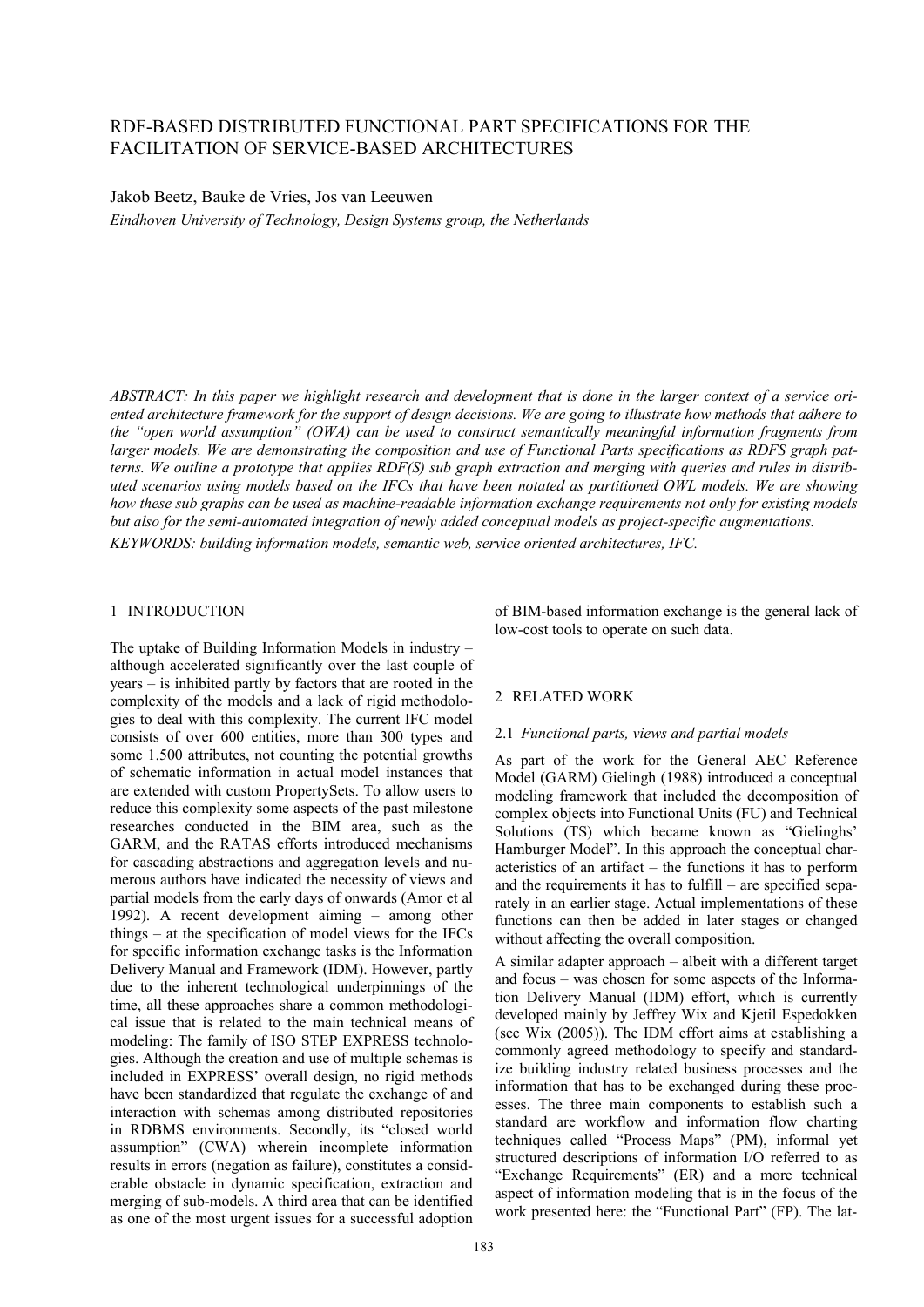ter component aims at standardizing the concrete information snippets that have to be handed over by software implementations that support the methodology. Its most important aspect is to specify which is the bare minimal information that a software artifact has to provide as output or can expect as input and what optional additional data is to be expected. Practically this is achieved by formulating data schemas that constitute sub-models of the Industry Foundation Classes (IFC). A side aim of the creation of small model chunks is a reduction of complexity that the overall model brings which currently constitutes a severe entry threshold for software vendors.

In our own research, the need of such formalized information exchange interfaces between software entities differs from this business oriented perspective. Yet we believe that the work we have done to address these issues could be applied in the above mentioned context. Similar approaches based on graph-theory have been suggested earlier by Luiten et al (1998) and the facilitation of Semantic Web technologies for the Product and Building Model sector receives increasing attention by various research works such as the InteliGrid (Turk et al 2004) and SWOP (Böhms et al 2007) projects.

### 2.2 *An approach based on distributed knowledge models*

A central idea in the approach we are proposing is the facilitation of rigid logical knowledge modeling methodologies for the description AEC information. Based on the fusion of two different families of information engineering – frame systems and description logic – the ongoing Semantic Web (SW) effort has led to the standardization of powerful methods and technologies to describe domain knowledge in a semantic machine-interpretable manner. The foundation of our suggested adaptation of these technologies for the AEC sector is the conversion of the commonly accepted standard to describe building information, the IFC model, to a distributed knowledge model defined using SW technology. Despite the fact that its purpose and aim is the exchange of information between applications, we are convinced that its extensive description of much of the relevant information can serve as an excellent basis for a knowledge model that can be extended with project- and company specific information and rules. Early stages of this adaptation work have been covered in parts in Beetz, van Leeuwen and de Vries (2005) and Beetz et al. (2006).

### 2.3 *Distribution of schemas*

One of the most important aspects of this earlier work is that the generated OWL model is based on of the Resource Description Framework (RDF see Lassila and Swick (1998)). This framework (whose most prominent use today is the Really Simple Syndication (RSS) of web pages) allows the composition of large graphs from object-predicate-subject triplets  $p(O,S)$  whereby each one of the three components is considered a resource which may reside anyplace that is identifiable by a URI. For the purpose of maintaining large schemas and populations of them, as is necessary in BIM environments that deal with a multitude of specialized domain models, this has several advantages: Instead of having a single huge monolithic schema and several scattered extension snippets (as is the case with the normative Property Set (PSet) extensions) schemas can be consistently separated and assembled into thematic categories from the beginning onwards<sup>1</sup>. Although language features exist for multi-schema constructs and their mapping in the "natural" schema language of the IFCs – the STEP EXPRESS family – the support and use of these possibilities is limited at present.

### 2.4 *Distribution of instance populations*

The distributed nature of the underlying RDF framework is even more important when it comes to populations of schemas and the creation of partial model views from such populations. A very serious conceptual limitation of STEP part 21 populations is the fact that it is a simple ordered collection of individuals who's only indexing and identification mechanism is an integer value that is unique only within a single population file. Secondly all attributes are order-dependent lists attached to the entity. The drawback of this efficient and concise serialization optimized for minimal file sized is the work necessary to resolve the semantics. As for the IFC model, only a fraction of all information has an extra attached unique id that is valid in a global context across population file borders (the "GUID" STRING attribute of IfcRoot and its descendants). In practice this means that modifications such as insertions or deletions to some parts of the overall population model are very likely to affect the order of all other entity instances and hence the ability to external information snippets to reference them. For the extraction and – more importantly – merging of partial model views this renders many consistency problems unsolvable without cumbersome and error-prone extra bookkeeping. In RDF on the other hand, every component of a triplet p(O,S) has its own ID that is valid across system borders. This makes it possible to reference schema or population elements. For the concrete case of partial model views and the concept of Functional Parts this eliminates the necessity to replicate schemas and instances as is the current practice in the IDM.

### 3 DEFINITION, CREATION AND VALIDATION OF FPS WITH OWL/RDF GRAPHS

### 3.1 *A concrete example*

To illustrate our approach, the following simple example is considered: A Decision Support application requires some thermal transmittance U-values for windows of a building as input. To keep the example small and concise, a small FP "fp\_thermalWindow" is constructed that is needed as the minimal required input for the application. In our overall collaboration framework, this decision support application is represented by a wrapper agent that facilitates the communication with other applications.

<u>.</u>

<sup>1</sup> In our implemented prototype we have used the domain separations of the model as categorization for partial schemas that reside in separate xml namespaces in their own respective files such as "ifckernel.owl", "ifcsharedbuildingelments.owl" and "ifchvacdomain.owl"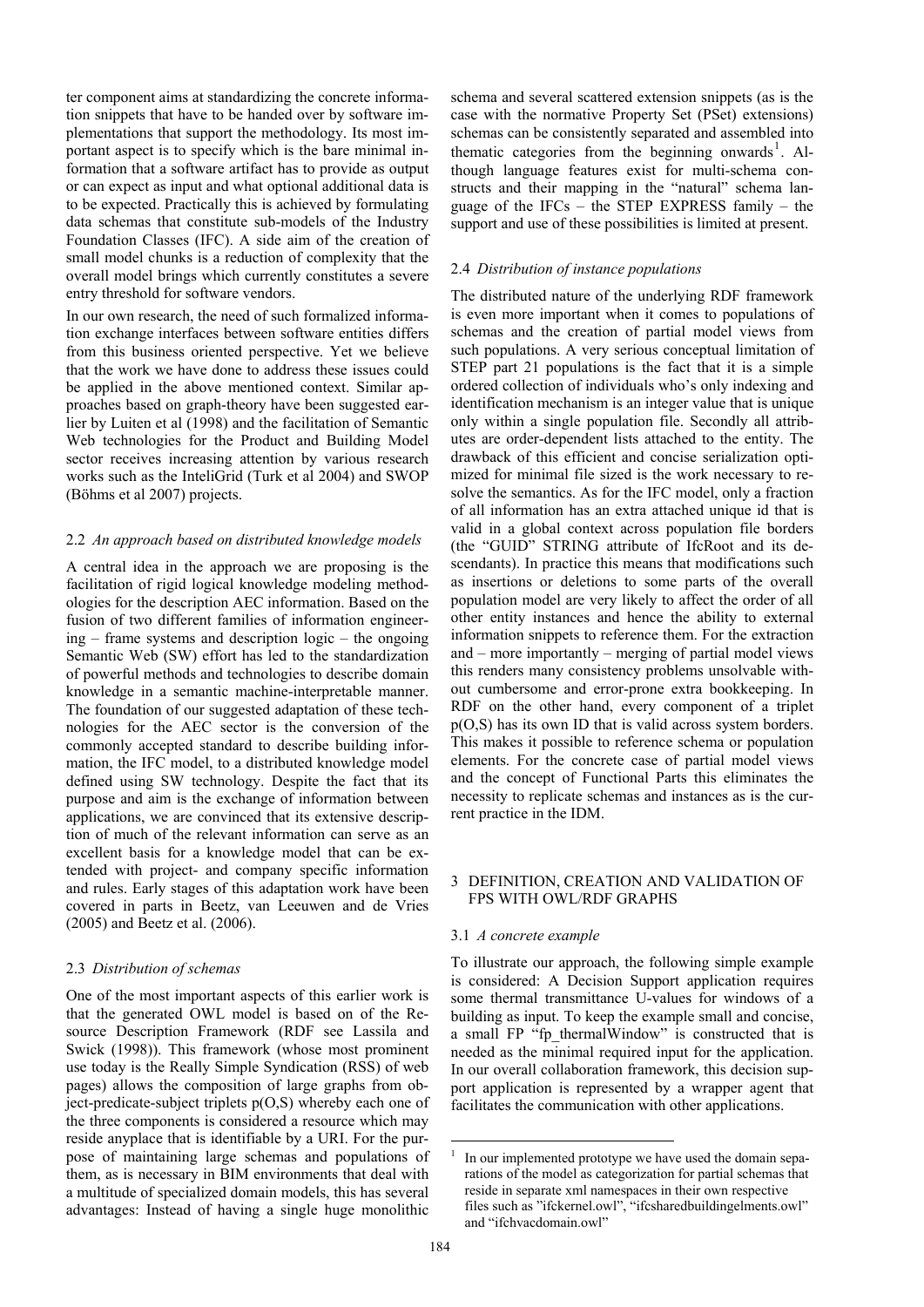### 3.2 *FP definition with RDF query languages*

The formulation of such FP by means of RDF can be accomplished in two general ways:

- A self-contained replication or reformulation of all relevant entity definitions and their inheritance trees including the respective attributes as independent partial schema that is completely decoupled from the original IFC model schema.
- Compilation of references to the according entity and attribute definition in the corresponding model schemas

While technically feasible, the first approach - which is a direct adaptation of the current IDM approach - does not overcome the weaknesses with regard to semantic coherence. Figure 1. Partial view extraction of distributed RDF graphs and

traditional STEP/EXPRESS methods become apparent in the second approach: By pointing to the corresponding (distributed) schemas, an OWL/RDF - aware application 'knows' the semantic definition of a window and its properties by pulling the defining triplets from the schema resources when their availability becomes necessary. Moreover, the actual expansion of the complete definition of the IFCWindow class is not necessary for simple operations such as partial graph extraction, since the equality of the resource URIs (which function as UIDs) is a sufficient comparator for a processor to e.g. extract a "thermal windows" view from a large model. To look for and extract the relevant sub-graph we have to formulate a graph pattern to search in our original model. For the example at hand, the required sub-graph can be formulated as a digraph

 $G = (\{n_{win}, n_{rel}, n_{prop}, n_{val}\}, \{(n_{win}, n_{rel}), (n_{rel}, n_{prop}), (n_{prop}, n_{val})\})$ 

with

*nwin=* IfcWindow, *nrel*= IfcRelDefinesByProperties,

*nprop*= IfcPropertySet, *nval*=IfcPropertySingleValue

### 3.3 *Partial model / view extraction*

Using the FP graph we formulated above, we can generate a small graph pattern matching query in one of the languages such as SPARQL, SeQRL, RQL, etc. for which some fast and efficient FOSS implementations exist and pull a fraction from a large model (which itself can be distributed over various locations) as illustrated in figure 1 . Using graph query languages to operate on large models like average IFC models for theses simple tasks is less complex than the use of full-blown rule and reasoning engines (whose use we will illustrate later for the semantic validation of our sub models). In cases where the standardized query operations do not suffice, many implementations allow the creation of domain specific extensions. One of such useful extensions could be, e.g., the implementation of spatial operators such as currently worked on by Borrmann, van Treeck and Rank (2006)



schemas. Cross-references between schema and population files The advantages that RDF brings in this regard over the schemas. Cross-references between schema and population traditional STED/EXPIDESS mothode become apparent in or DBs are being carried over into the extracted submodel.

For the concrete example we make use of the SPARQL 'CONSTRUCT' feature, which allows the creation of new graphs. We extract a sub graph containing all windows that have properties attached via IfcPropertySets of an original (distributed) model by

| CONSTRUCT |                                                              |
|-----------|--------------------------------------------------------------|
|           | ?window a ifcsharedbldgelements: IfcWindow .                 |
|           | ?window ifckernel: IsDefinedBv ?defines .                    |
|           | ?defines a ifckernel: IfcRelDefinesByProperties .            |
|           | ?defines ifckernel: Relating Property Definition ?propDef .  |
|           | ?propDef a ifckernel: IfcPropertySet .                       |
|           |                                                              |
|           | ?propDef ifckernel: HasProperties ?singleProp.               |
|           | ?singleProp a ifcpropertyresource: IfcPropertySingleValue.   |
|           | ?singleProp ifcpropertyresource:Name ?name .                 |
|           | ?singleProp ifcpropertyresource:NominalValue ?value.         |
|           |                                                              |
| WHERE {   |                                                              |
|           | ?window a ifcsharedbldgelements:IfcWindow.                   |
|           | ?window ifckernel: IsDefinedBy ?defines .                    |
|           | ?defines a ifckernel: IfcRelDefinesByProperties .            |
|           | ?defines ifckernel: Relating Property Definition ?propDef .  |
|           | ?propDef ifckernel:HasProperties ?singleProp.                |
|           |                                                              |
|           | ?singleProp ifcpropertyresource:Name "ThermalTransmittance". |
|           | ?singleProp ifcpropertyresource:NominalValue ?value.         |
|           |                                                              |

This results in a partial graph depicted in Figure 2 that only contains the minimal information needed by the target application. At the same time, the graph carries provenance information by pointing to the corresponding schema elements and occurrences.

To keep the view consistent with the global model, the target application could re-evaluate the slot filler values by resolving the URIs. However, for this to work additional version management over time has to be done. Several approaches for temporal logic and provenance data in RDF for the purpose of journaling and model consistency are introduced by Gutierrez et al (2005), Futrelle (2006), and Huang and Stuckenschmidt (2005).

<u>.</u>

<sup>2</sup> Note that it is implied that inferred symmetric properties owl:inverseOf have been asserted into the graph beforehand. isDefinedBy in this case has to be explicitly added finding the symmetric closure on the RelatedObjects property that has the domain IfcRelDefinesByProperties class.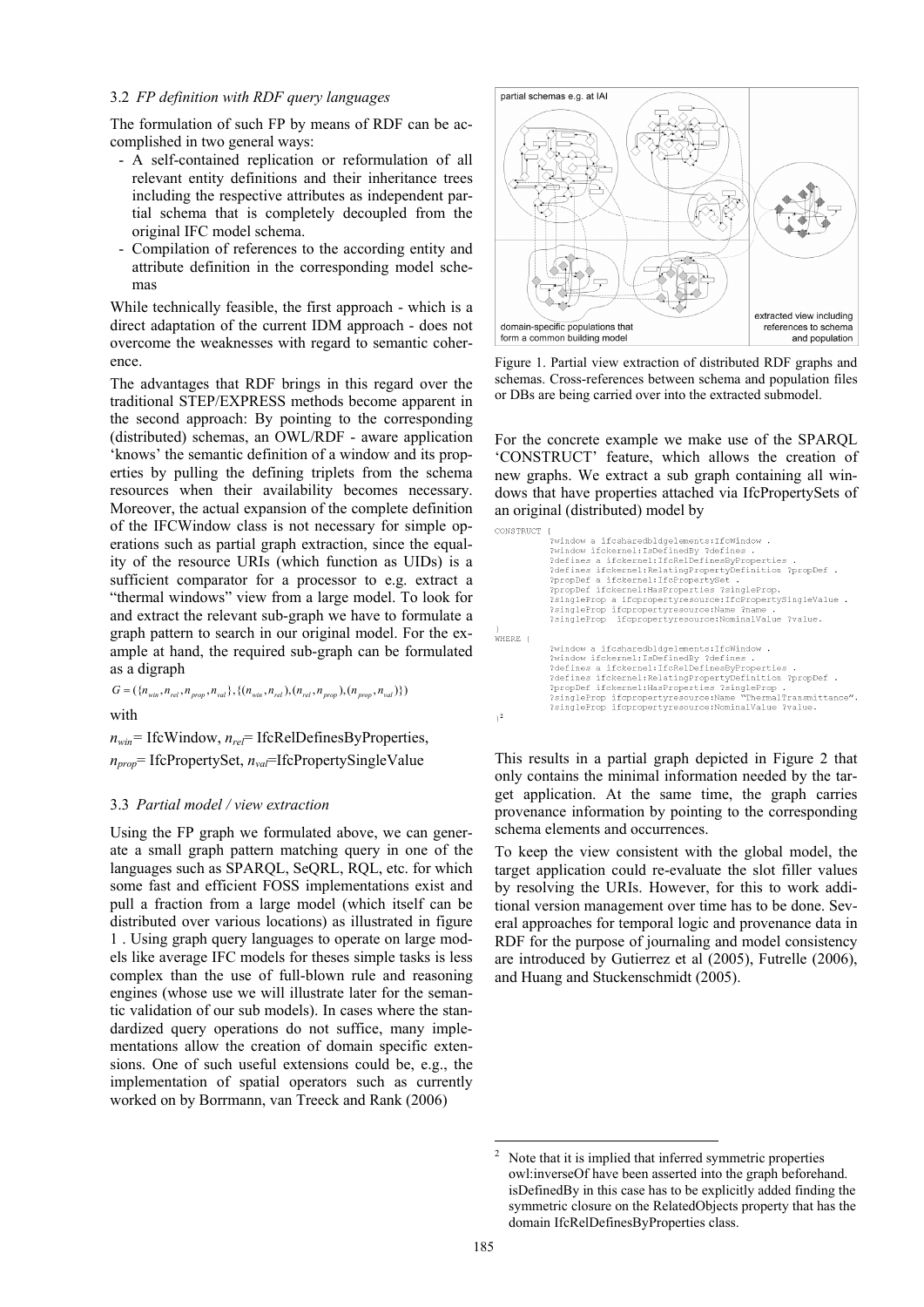

Figure 2. Minimal partial graph extracted from model graph.

#### 3.4 *Validation using reasoning under open world assumptions*

A validity check for an FP for a window instance required for the above scenario can be formulated as Description Logic axioms (abbreviated):

```
fp thermalWindow \equivIfcWindow
\cap\exists IsDefinedBy.(
                 E RelatingPropertyDefinition.(
                         \exists HasProperties.(
                                 \rightarrow Name "Thermal Transmittance")
                         \cap(\geq 1 NominalValue)
                                 (\forall Unit. IFCTHERMALTRANSMSR)
                         \bigcap\Delta
```
This construct can be read as :"A ThermalWindow is a window that has some related property definition which has some property by the name of 'ThermalTransmittance'and at least one value 'NominalValue' all of whose Unit types are 'ThermalTransmittanceMeasures' ". It can be easily translated into concrete OWL syntax making 'fp\_thermalWindow' an owl:equivivalenClass for which generic 'of-the-shelf' reasoners can find instance occurrences within the extracted submodel. To enable a reasoning engine to successfully find entailments of these nested axioms and assert them into the graph, the definitions of all participating concepts have to be known. This adds an additional level of complexity on top of the simple queries in the earlier extraction. While the simple queries are handled purely on the RDF graph layer, the semantic meaning of classes, their attributes and relations have to be known during the validation stage. During the inclusion of the necessary sub schemas - which is a standard operation for many existing OWL/RDF processor implementations – the only obstacle is some extra bookkeeping to handle cyclic references.

It might be considered a drawback that the Open World Assumption, which is the basis of all reasoning on OWL, does not allow us to extract all windows that do *not* have a 'ThermalTransmittance' value directly. In the Semantic

Web world all information is considered incomplete (there might be some value for ThermalTransmittance that is not accessible in the current context) hence an answer to the negation of the second part of the above axioms returns 'unknown' rather than 'false'. However, in a scenario where we would like to be able to detect these (e.g., in order to prompt the user to fill in the necessary missing values), we could simply iterate over all the windows and mark those that have not been classified as fp\_ThermalWindow for further processing (falling back to the level of conventional imperative programming).

#### 4 PROTOTYPE IMPLEMENTATION

In a prototypical implementation of our system making use of FP formulated in RDF, we have created a GUI application that supports developers to assemble FPs from the partial schemas of the ifcOWL model we have presented earlier. In a similar fashion like the tool that Lee et al (2006) have implemented for the support of the GTPPM method to generate STEP sub-models a developer is able to select classes from the IFCs and their attributes to be included in the FP. A corresponding SPARQL graph pattern matching query is constructed, that is able to generate partial views from an ifcOWL file using a generic SPARQL processor such as the ARQ implementation in the Jena framework. Together with the semantic validation formulated by the owl:equivalentClass axioms (which arguably require some careful manual work at present but might be automated to a certain degree in future) these queries form the basis of a thin agent layer that is wrapped around a Decision Support tool. A skeleton agent is generated from an existing generic template that takes care of the basic communication within a bigger society of agents. The 'specialization' of the agent, its behavior and exchange of concrete and practical information is then specified on a pure content-centric meta-level. Not only can the agent state which input is required (fp\_thermalWindows), it can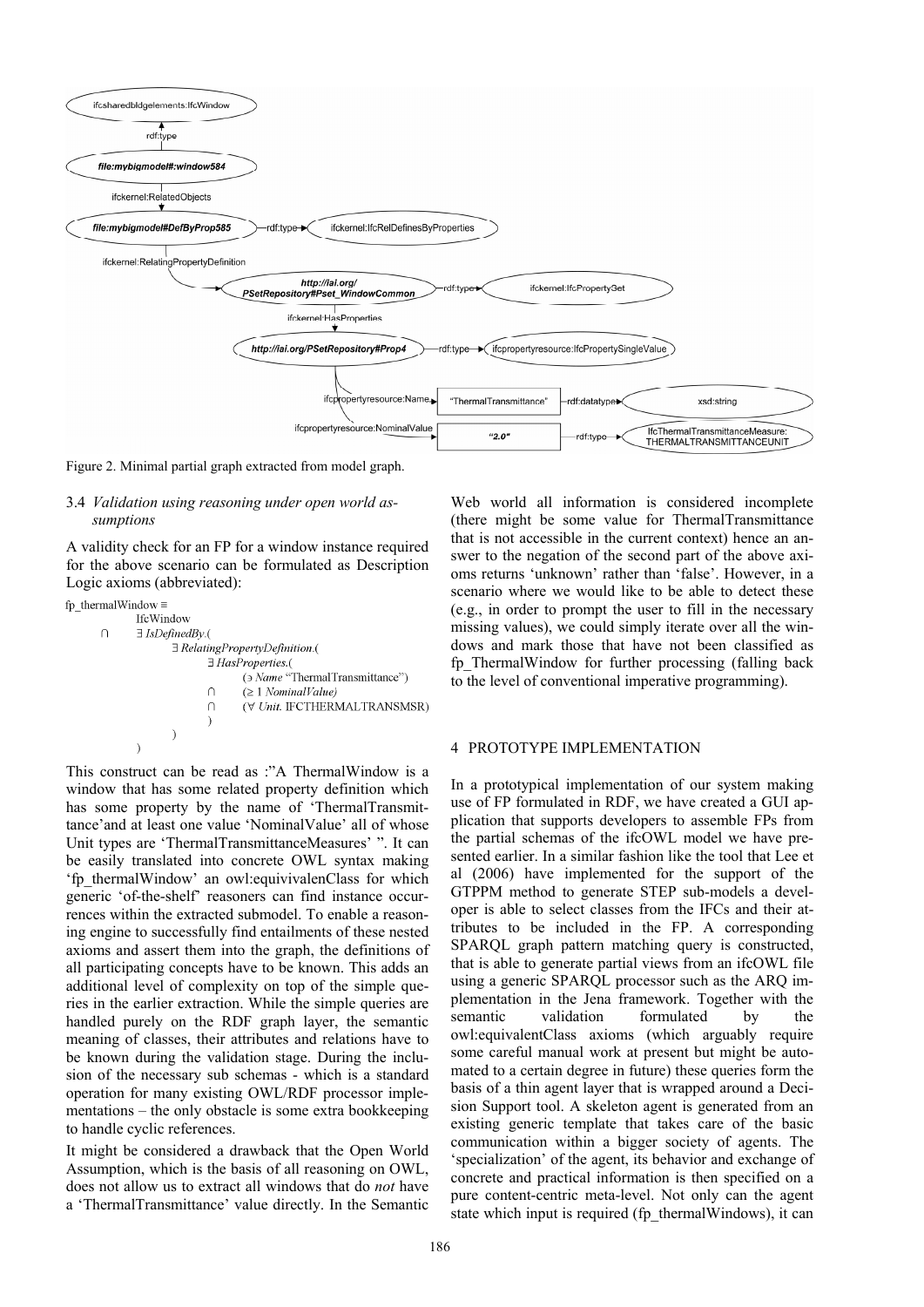also ask a model managing service to create the partial models by handing over the generated extractor code and receiving the view in return. This not only spares a developer of such application from dealing with large population models and unrelated schemas in small applications, it also saves a lot of unnecessary data traffic.

#### 5 DISSCUSSION

The approach we have presented here has several advantages for developers of specialized tools in the building sector. Dealing only with the relevant fractions of a large building model reduces the work that is necessary to deal with complex BIMs. The partial models generated with the method introduced can be treated on different levels: On a pure XML/RDF level it is quite easy to process the information generated with one of the many existing lowlevel processors and extract information with XML Schema datatypes to map it against the internal model of an application. On the higher semantic level of OWL, rich and logic-based type information about the classes and their relations involved is available and can be combined with external ontologies and rules to create complex systems of small specialized applications.

The use of the RDF-encoded OWL to describe distributed building models adds a layer of computational complexity that might be considered inefficient for those large portions of a building model that describes geometry: For the storage and exchange of huge nested BREP and CSG structures semantic capabilities do not additional value as long as there are no specific algorithms to support logical reasoning on a geometric and topological level. However, we believe that in those regards that separate pure geometry-centric exchange models from BIMs enriched with meta-data attributing and specifying the components the addition of a logical level is very promising. Although the build-in distribution capabilities of the RDF stack do not solve all consistency issues 'out-of-the-box' we regard it as a promising starting point that can help to improve the use of BIMs in heterogeneous environments.

It might be argued that the cognitive threshold the Semantic Web stack introduces into BIM-centered operations even outweighs that of STEP/EXPRESS. We believe that the large amount of ongoing work in various research areas and industry fields that involves Semantic Web methods and technologies will make it easier to deal with this kind of information in the long run. We think that the availability of industry-scale and free tools (including persistency frameworks) is of great use to enable the uptake of flexible, distributed and dynamic BIMs especially for small businesses and research institutions.

### 6 CONCLUSIONS

In this paper we have presented a novel method to create partial model views from RDF-encoded IFC models by using SPARQL queries. We have shown how semantic information of the underlying OWL models is preserved by references and how this method has significant consis-

tency advantages over traditional STEP/EXPRESS approaches. A validation method of the generated partial models has been outlined suggesting the use of available reasoning algorithms for the classification of model views as Functional Parts. We have argued that the use of theorem proofing algorithms can serve as a rigid basis for the facilitation of distributed building information models in heterogeneous environments. We have described a prototypical implementation of a GUI tool that supports developers in creating queries for the extraction of Functional Part model views. We have outlined how the suggested approach can help to decrease the work necessary to integrate specialized tools into heterogeneous BIM-centered collaboration settings.

With regard to future work, we are especially interested to further investigate possibilities to semi-automize the creation of partial model validators with DL and rule systems. We are looking forward to apply our developments to real-world scenarios and to investigate possibilities for the integration into other frameworks such as developed in the InteliGrid project.

### AKNOWLEDGEMENTS

Parts of the research presented here has been sponsored by the project IST-2004-004664 "InteliGrid" funded by the European Union.

### REFERENCES

- Amor, R.W. and Hosking, J.G. (1992) "Defining Multi-Disciplinary Views of a Computer Model of Buildings", New Zealand Computer Science Research Students' Conference, Waikato University, Hamilton, New Zealand, 7-14.
- Beetz J., van Leeuwen J.P., and de Vries B. (2005). "An Ontology Web Language notation of theIndustry Foundation Classes" 22nd CIB W78 Conference on Information Technology in Construction, CIB-W78, Dresden, Germany, 193- 198
- Beetz J., van Leeuwen J.P., and de Vries B. (2006). "Towards a Topological Reasoning Service for IFC-based Building Information Models in a Semantic Web context" In Rivard, H. et al (eds), Proceedings of the 11th International Conf. on Computing in Civil and Building Engineering ICCCBE-XI, Montreal, Canada, 3426-3435
- Borrmann, A., van Treeck, C. and Rank, E. (2006) "Towards a 3D Spatial Query Language for Building Information Models" 11th Int. Conf. on Computing in Civil and Building Engineering, ICCCBE-XI. Montreal, Canada 2006. 1374-1385
- Böhms, M. et al. (2007) "Semantic Web-based Open engineering Platform" EU STRP 016972 report D23 draft version available at http://www.swop-project.eu (last accessed 2007)
- Futrelle J. (2006). "Harvesting RDF triples" Lecture Notes in Computer Science, 4145/2006, Springer, Berlin, Heidelberg, 64-72.
- Wim Gielingh. (1988) "General AEC reference model (GARM) an aid for the integration of application specific product definition models". Conceptual modelling of buildings, W74+W78 workshop, Lund, Sweden 165-178
- Gutierrez C., Hurtado C., and Vaisman A. (2005). "Temporal RDF" Lecture Notes in Computer Science, 3532/2005, Springer, Berlin, Heidelberg, 93-107.